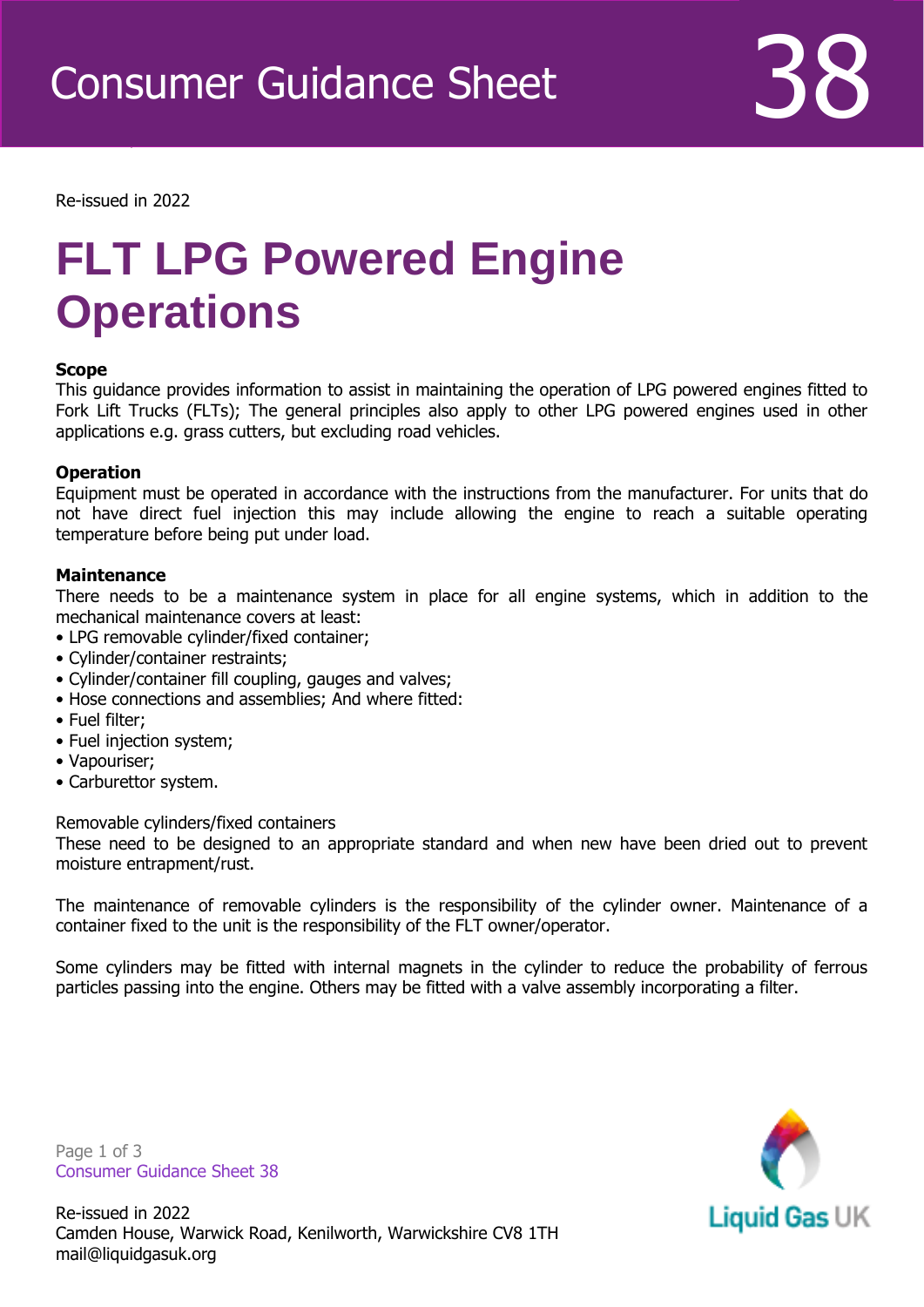# **Hoses**

Many types of hose, that may appear to be suitable for LPG use, are manufactured using plasticisers that will leach out when exposed to liquid phase LPG, these plasticisers can build up in the fuel system and cause malfunctioning of the engine. Therefore, it is essential that hose assemblies fitted to FLTs are suitable for use with liquid LPG and correctly installed.

- The assemblies are suitable for an operating pressure of not less than 25 bar;
- The hose lining components cannot leach out or deteriorate over time;
- The hose covering is resistant to oils;
- The assembly is kept away from heat. e.g. exhaust pipes, radiators etc;
- The assembly is not subject to tight bends or is twisted;
- The hose is kept away or protected from mechanical damage.

If there is any doubt if the correct standard of hose is being used then confirmation should be obtained from the supplier.

Hoses on the equipment used to fill the cylinder/container from a static installation have linings that cannot be affected by the action of liquid LPG.

# **Filters**

As with all types of vehicle fuel supplies the manufactures of the equipment are recommended to fit appropriate filters in the system before the engine. For units with vaporisers this should be between the container and the vaporiser. Some small bulk installations are also fitted with fine filters (e.g. 25μ micron) after the transfer pump.

## **Fuel Standard**

In the UK the fuel will be "Commercial Propane" that meet the requirements of British Standard 'BS 4250 Specification of commercial propane and commercial butane', the Standard mirrors or is more demanding than the international Standard ISO 9162 Petroleum products - Fuels (class F) — Liquefied Petroleum Gases - Specifications. The LPG used for engine fuel is identical to that used for heating and other applications, Liquid LPG when delivered does not contain a significant quantity of particles in suspension.

Page 2 of 3 Consumer Guidance Sheet 38